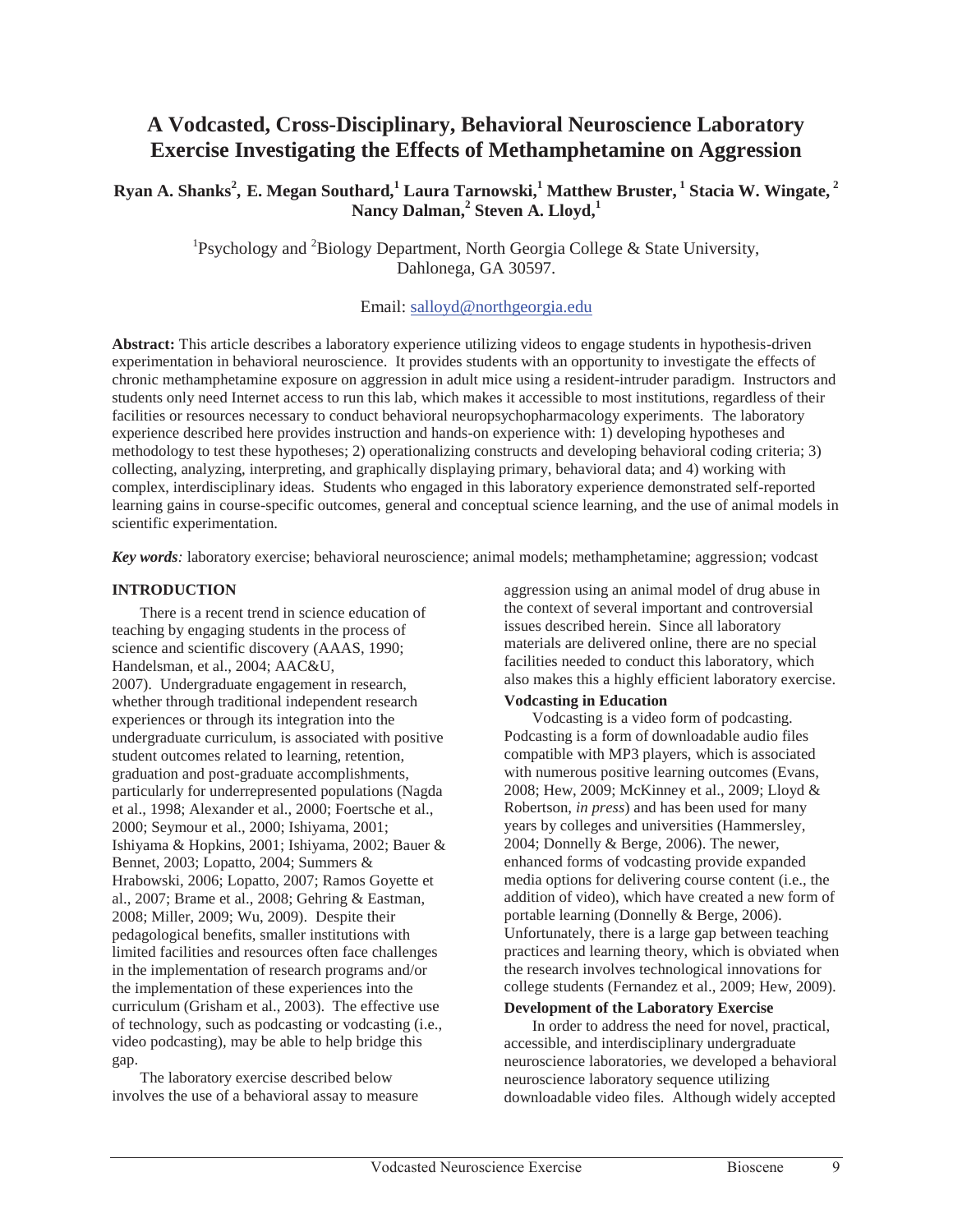to be an effective pedagological tool, interdisciplinary instruction is not usually a component of undergraduate introductory biology courses. In addition, hands-on neuroscience learning opportunities also tend to be underrepresented in the typical undergraduate biology curriculum (Grisham et al., 2003). Since early exposure and hands-on engagement are key to the development of student interest, we created this interdisciplinary exercise specifically for freshman biology students. Selfreport pretest/posttest data described below support the use of this novel laboratory. This vodcasted lab sequence demonstrates the effects of chronic methamphetamine exposure on aggression in the male mouse using a resident-intruder paradigm. The video files we created for this exercise are included as supplemental materials so there is no need for animal housing facilities and scheduled drug licenses to run these labs. We have provided additional supplemental materials including an extensive background (i.e., a review of the literature and novel, primary research data from our lab (see figures in the prelab handout)) and directed student exercises to accompany the video files. Therefore, it is possible for instructors to recreate the same lab experience using only a computer. All supplemental materials are available at: www.northgeorgia.edu/Bioscene.

# **Background to the Laboratory Exercise**

*Methamphetamine and the hypothalamic-pituitary axis* 

Methamphetamine (METH) is a potent indirect agonist for dopamine (DA), which is associated with oxidative stress, neuroinflammation, neural plasticity and neurodegneration in the commonly studied DAergic mesocorticolimbic and nigrostriatal pathways (Krasnova & Cadet, 1999). However, the effect of METH on the DAergic tuberinfundibular (TI) pathway is not clear. The TI pathway originates in the arcuate nucleus of the hypothalamus and terminates in the median eminence. The DA released from TI neurons is transported via long portal vessels to the lactotrophs of the anterior lobe of the pituitary gland where it inhibits the release of the hormone prolactin (Ben-Jonathan & Hnasko, 2001), which has numerous organizational and developmental effects on a wide variety of tissues and organs (Hair et al., 2002). In addition to its traditionally recognized role in lactation, prolactin is also a gonadotrophin regulator (Bartke, 1971) that stimulates testicular steroidogenesis (Takase et al., 1990) and spermatogenesis (Hair et al., 2002). The disruption of hypothalamic DA, pituitary DA receptors, or prolactin homeostasis is associated with reproductive disorders and dysfunction (Ben-Jonathan & Hnasko, 2001; Durham et al., 1996; Lucas et al., 1998; Steger et al., 1998; Thomas, Phelps, & Robinson; 1999). A

large body of literature demonstrates the potential for pharmacological treatments to affect this HPA-axis pathway. For example, TIDA activity is altered by selective DA agonists (Demaria et al., 2000; Durham et al., 1998; Martignoni et al., 1996), antipsychotics (Dickson & Glazer, 1999; Peabody et al., 1992), antidepressants (Van de Kar, Rittenhouse, Li, & Levy, 1996), analgesics (Bero & Kuhn, 1987; Kreek et al., 1999), atypical neuroleptics (Kapur et al., 2002), and transgenic manipulation of DA function (Ben-Jonathan & Hnasko, 2001; Bosse et al., 1997; Demaria et al., 2000). In relation to stimulant drugs of abuse, cocaine decreases prolactin mRNA in the pituitary, while amphetamines have a direct effect on testicular testosterone production (Tsai et al., 1997; DeMaria et al., 2000).

*Methamphetamine and aggression* 

A number of studies link free and total testosterone, prolactin alterations, and disrupted neuroendocrine responses with normal and abnormal aggressive behaviors and traits (Dabbs & Morris, 1990; Dabbs et al., 1995; Banks & Dabbs, 1996; Stalenheim et al., 1998; Wingrove et al., 1999). Although testosterone influences aggression levels in humans and animals (Pope et al., 2000; Kawai et al., 2003; Grgurevic et al., 2008), the exact nature of this relationship is controversial. For example, Mazur & Booth (1998) suggest that testosterone can be both a cause and an effect of aggressive behavior, while a meta-analysis conducted by Book *et al.* (2001) shows a weak positive correlation between testosterone and aggression (*r*=0.14) with a number of potential moderators and third variable explanations. METH abuse in humans is positively correlated with violence, impulsivity, and brain activity indicative of pathological aggression as well as disruptions in social cognitions and interactions, which are further risk factors for aggression (Homer et al., 2008). Furthermore, chronic intermittent METH exposure in mice increases the probability of and decreases the latency to attack an intruder and results in alterations in other forms of social interactions (Sokolov et al., 2004). Our lab has observed significant increases in testicular weight and increased serum testosterone levels in C57Bl/6J mice following chronic methamphetamine exposure (see supplemental material at www.northgeorgia.edu/Bioscene). The DAergic neurotoxicity caused by METH exposure could cause an increase in prolactin release, downstream increased testosterone, and subsequent increases in aggressive behavior.

# **METHODS**

All materials needed to run the novel laboratory described below can be obtained from the following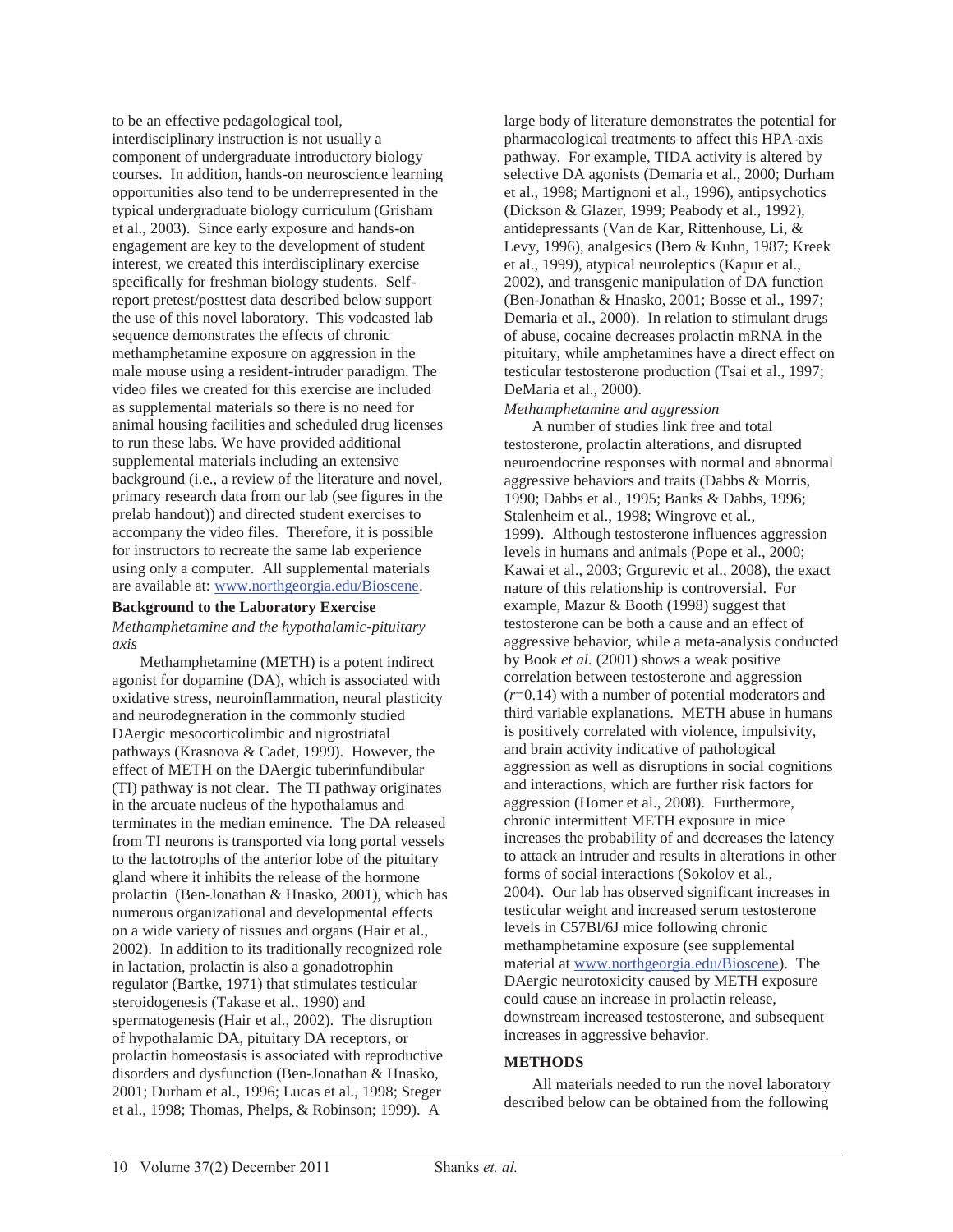secure, permanent, university-supported link: www.northgeorgia.edu/Bioscene. We created the following materials for this lab: 1) sixteen vodcasts created from videos demonstrating mouse-mouse interactions in a resident-intruder model of aggression; 2) a prelab handout introducing background information; and 3) a set of assignments related to this laboratory.

#### **Laboratory Sequences**

The novel laboratory presented here was designed to instruct students towards several general learning outcomes, which included experimental design and methodology, statistical analyses and interpretation, and graphical data presentation. The students participated in a sequence of crossdisciplinary (psychology and biology) laboratory experiences involving hypothesis-driven experimentation at a level appropriate for freshman biology students. The laboratory experience was conducted as follows. In week 1, the students engaged in animal care and use training and were introduced to both the use of animal models in neuroscience research and the behavioral research experience to follow. In weeks 2 and 3, the students learned about and developed behavioral coding criteria and additional research hypotheses focused on the effects of chronic METH exposure on aggression. Small, collaborative groups of students were tasked with downloading, viewing, and coding a subset of predetermined vodcasts of resident-intruder interactions. The students were blinded to the experimental condition and coded the files according

|                   |             | Time to             | <b>Total Duration</b> | <b>Total</b> |
|-------------------|-------------|---------------------|-----------------------|--------------|
| <b>Video File</b> |             | <b>First Attack</b> | of Attacks            | Number of    |
| ID                | Treatment   | (sec)               | (sec)                 | Attacks      |
| $C1-1$            | METH        | 600                 | O                     |              |
| $C1-2$            | <b>METH</b> | 450                 | 21                    | 9            |
| $C1-3$            | Saline      | 600                 | 0                     | o            |
| $C1-4$            | Saline      | 600                 | 0                     | 0            |
| $C_{2-1}$         | METH        | 600                 | 0                     | o            |
| $C2-2$            | METH        | 403                 | 21                    | 10           |
| $C2-3d2$          | Saline      | 375                 | 6                     | 4            |
| $C2-4$            | Saline      | 600                 | 0                     | 0            |
| $C3-1b$           | <b>METH</b> | 533                 | 2                     |              |
| $C3-2d1$          | Saline      | 460                 | 3                     | 2            |
| $C3-2d2$          | Saline      | 364                 | 3                     | 2            |
| $C3-3d1$          | METH        | 600                 | 0                     | 0            |
| $C3-3d2$          | METH        | 231                 | 13                    | 5            |
| $C3-4d1$          | Saline      | 600                 | o                     | Ω            |
| $C3-4d2$          | Saline      | 470                 | 4                     | 3            |
| <b>C3-5</b>       | Saline      | 600                 | n                     | n            |

|  |  |  | Table 1. Video file descriptions and key. |  |
|--|--|--|-------------------------------------------|--|
|  |  |  |                                           |  |

to the criteria previously established. In week 4, the students learned about and performed statistical analysis and graphical data presentation of the pooled data collected in week 3.

#### **Vodcasting and the Resident-Intruder Paradigm**

All animal procedures were performed in compliance with the *Guide for the Care and Use of Laboratory Animals* (Clarke et al., 1996). Adult (3-4 months) male C57Bl/6J mice were injected daily with an i.p. dose of  $5mg/kg$  methamphetamine HCl (n = 7; Sigma-Aldrich, St. Louis, MO) in a 2mg/ml solution or an equal volume of sterile saline  $(n = 9)$  for 10 days. These animals were singly housed in standard conditions (shoebox cage; 12hr light/dark cycle; *ad libitum* food and water) in order to establish a territorial home cage (resident animals). Five hours after the last dose, one age and weight matched adult male C57Bl/6J mouse (intruder animals;  $n = 16$ ) was systematically introduced into each of the resident's cages (Olivier and Young, 2002). The residentintruder interactions were digitally recorded for 10 minutes (Table 1). Behavioral coding of aggressive behaviors were performed off-line by two independent raters ( $\alpha$  = .97) blinded to the experimental condition. The following indices of aggression were measured: the latency to first attack; the duration of attacks; and the total number of attacks (Demas et al., 1999; Sokolov et al., 2004). Aggressive behaviors were operationally defined to include: tail rattling, pawing or boxing, chasing, upright posture to gain dominance, persistent nongenital/investigatory sniffing and the coding of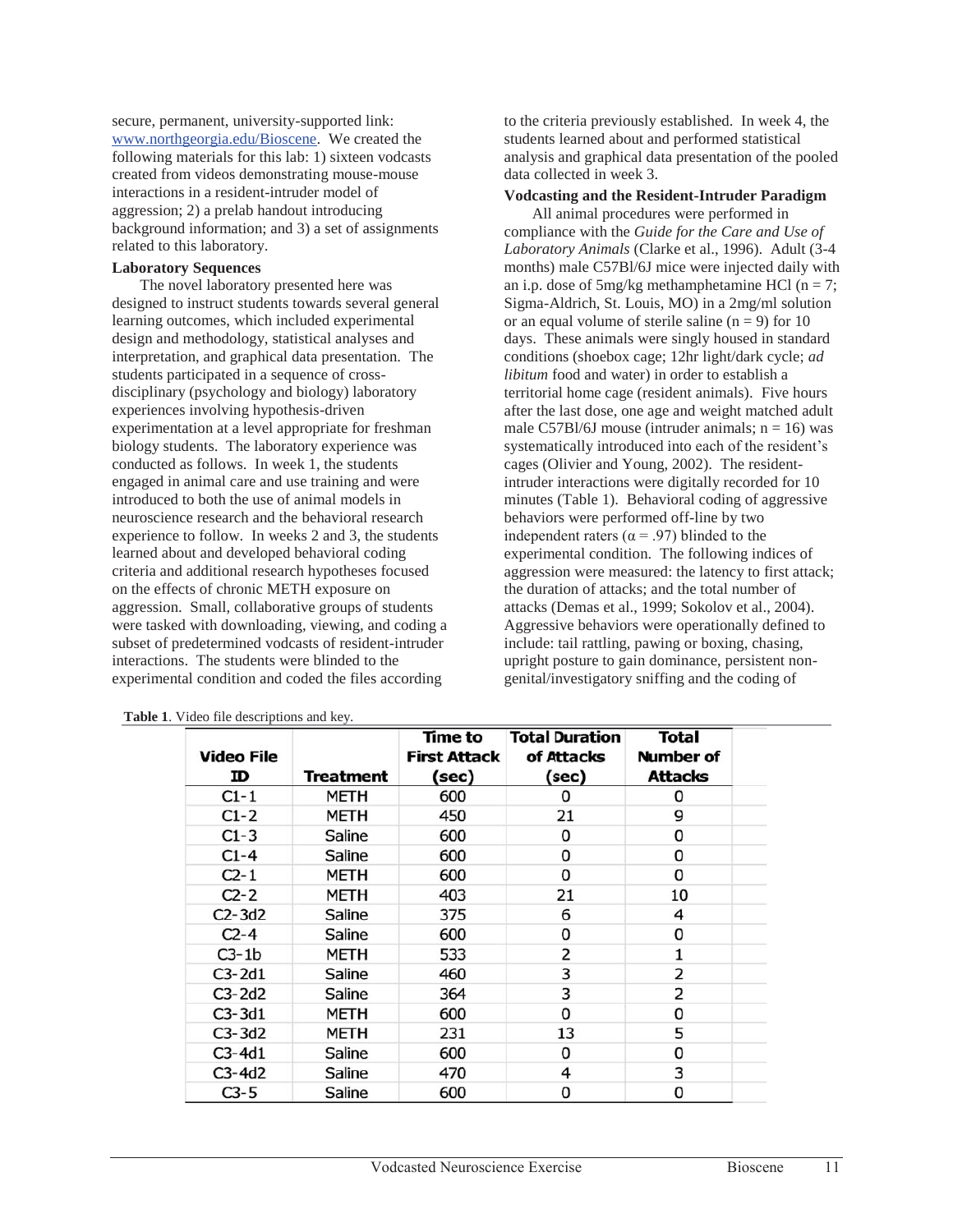



separate attacks required a two second or longer break in fighting (de Boer et al., 1999). The residentintruder video files were optimized and compressed using iSquint (v1.5.2; Techspansion; http://www.isquint.org), uploaded and served on a University System podcast server, and made available to students through a one-click subscription via a HTML link posted in their course management system webpage.

#### **RESULTS**

The impact of the novel laboratory experience was assessed using a modified version of the Student Assessment of their Learning Gains questionnaire (SALG; www.salgsite.org) using a one group, pretest/posttest design. The 19-item questionnaire assessed self-reported learning across four constructs using a 5-point Likert-type response format (see Table 2). All statistical analyses were performed using PAWS Statistics (v18; IBM SPSS; Somers, NY). Students who engaged in the novel laboratory exercise reported higher values on the posttest compared to their baseline responses for questions related to: course-specific learning outcomes, *t*(105)  $= 14.18$ ,  $p < .001$ ; general learning outcomes,  $t(105)$  $= 6.70, p < .001$ ; higher-order learning outcomes,  $t(104) = 4.86$ ,  $p < .001$ ; and attitudes toward science,  $t(105) = 2.47$ ,  $p = .015$  (Figure 1). Summary responses to individual items are listed in Table 2. Since the SALG is a self-report questionnaire, the analyses that follow represent what the student thought they learned from this experience.

#### **DISCUSSION**

Our results suggest that hypothesis-driven experimentation of a scientific and socially relevant topic led to a higher order understanding of the

|                                                                                                                                                                                                      | Mean (SEM) |            |
|------------------------------------------------------------------------------------------------------------------------------------------------------------------------------------------------------|------------|------------|
|                                                                                                                                                                                                      | Pretest    | Posttest   |
| <b>SALG Question by Construct Assessed</b>                                                                                                                                                           | $(n=53)$   | $(n=54)$   |
| <b>Course-Specific Learning Outcomes</b>                                                                                                                                                             |            |            |
| 1. I have an understanding of how interdisciplinary research provides insight into scientific<br>questions.                                                                                          | 2.91(0.15) | 3.85(0.10) |
| 2. I have an understanding of how a hypothesis is tested in an experimental design.                                                                                                                  | 4.08(0.10) | 4.59(0.09) |
| 3. I have an understanding of the relevance of statistical significance in relation to<br>experimental data.                                                                                         | 3.11(0.15) | 4.13(0.10) |
| 4. I have an understanding of how t-tests are used to analyze data.                                                                                                                                  | 1.36(0.11) | 4.04(0.12) |
| 5. I have the ability to establish criteria to analyze behavioral differences in animals.                                                                                                            | 1.92(0.13) | 4.15(0.10) |
| 6. I have the ability to accurately disseminate data graphically.                                                                                                                                    | 2.17(0.13) | 3.87(0.12) |
| 7. I have the ability to write concise and informative figure legends.                                                                                                                               | 2.47(0.14) | 3.93(0.12) |
| <b>General Learning Outcomes</b>                                                                                                                                                                     |            |            |
| 8. I am able to identify patterns in data collected from scientific experiments.                                                                                                                     | 3.30(0.13) | 4.02(0.10) |
| 9. I am able to gather quantitative data to answer questions about behavior.                                                                                                                         | 2.91(0.15) | 4.13(0.11) |
| 10. I am able to work effectively with others in an academic setting.                                                                                                                                | 4.38(0.09) | 4.50(0.10) |
| 11. I have confidence that I understand how to identify and quantify behavioral patterns,<br>statistically analyze collected data, and disseminate the data in a figure suitable for<br>publication. | 2.34(0.16) | 3.70(0.12) |
| 12. I have confidence that I can understand the realtionship between behavior and biological<br>processes.                                                                                           | 3.06(0.16) | 4.04(0.12) |
| 13. I have the ability to work with complex interdisciplinary ideas.                                                                                                                                 | 2.75(0.15) | 3.59(0.11) |
| <b>Attitudes Towards Science</b>                                                                                                                                                                     |            |            |
| 14. I have enthusiasm for interdisciplinary subjects.                                                                                                                                                | 3.57(0.13) | 3.69(0.12) |
| 15. I have interest in taking additional interdisciplinary classes                                                                                                                                   | 3.13(0.14) | 3.39(0.14) |
| 16. I have a positive view of using animal models to answer scientific questions.                                                                                                                    | 3.15(0.17) | 3.93(0.13) |
| <b>Higher-Order Learning Outcomes</b>                                                                                                                                                                |            |            |
| 17. I am capable of using systematic reasoning in my approach to problems.                                                                                                                           | 3.06(0.14) | 3.69(0.13) |
| 18. I am capable of using a systematic approach to analyzing data.                                                                                                                                   | 2.96(0.13) | 3.72(0.13) |
| 19. I am capable of using a multi-disciplinary approach to answer scientific questions.                                                                                                              | 2.60(0.14) | 3.72(0.14) |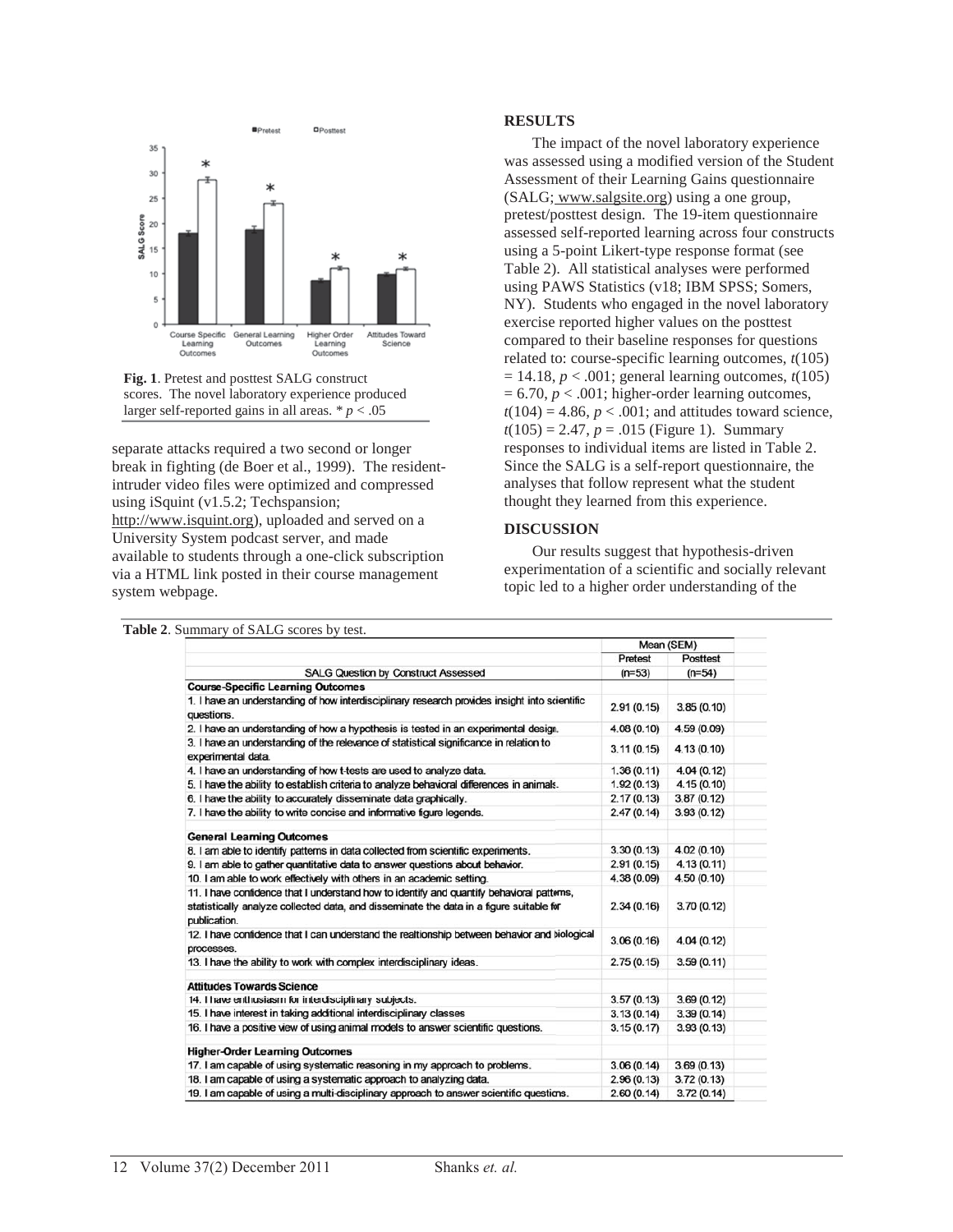

**Fig. 2**. Samples of student results from the laboratory exercise. Students graphically demonstrated the effects of methamphetamine on aggression using three different operational definitions: the number of attacks (A), the time to first attack (B), and the total duration of attacks (C) from the resident-intruder vodcasts.

scientific process without sacrificing fundamental teaching outcomes specific to a course. For example, students learned specific information about the importance of control groups, how to graphically display data, the meaning of statistical significance, and how to operationalize a construct. However, they also learned how to identify and analyze patterns in data sets as well as how to work with and use complex multi-disciplinary ideas and how to use comparative research and systematic reasoning to test hypotheses. Students also showed significant positive changes in their attitudes toward science and experimentation involving animal models. Further, the videos successfully exposed students to experimentation and data collection opportunities, which would otherwise not be available in a laboratory setting. An example of student results following the completion of this laboratory exercise is shown in Figure 2.

We built upon the premise of Grisham et al. (2003) in an effort to meet a demonstrated need of faculty teaching neuroscience with limited resources to provide hands-on learning opportunities for their students. This laboratory exercise also provided an effective means of engaging students in crossdisciplinary behavioral neuroscience as a first year experience. Early exposure to undergraduate research and integrative learning are recognized high impact practices that are effective for meeting explicitly stated goals for excellence in education as well as specialized curricular goals for STEM education (AAC&U, 2002; AAC&U, 2007; Elrod, 2010).

# **ACKNOWLEDGEMENTS**

This work was supported by the NGCSU CURCA, LITP, and QEP.

#### **REFERENCES**

AMERICAN ASSOCIATION FOR THE ADVANCEMENT OF SCIENCE. 1990. *The Liberal Art of Science* (Report No. 90-13S). Washington, DC: American Association for the Advancement of Science.

ASSOCIATION OF AMERICAN COLLEGES AND UNIVERSITIES. 2002. *Greater Expectations: A New Vision for Learning as a Nation Goes to College*. Washington, DC: Association of American Colleges and Universities.

ASSOCIATION OF AMERICAN COLLEGES AND UNIVERSITIES. 2007. *College Learning for the New Global Century: A Report from the National Leadership Council for Liberal Education & America's Promise.* Washington, DC: Association of American Colleges and Universities.

ALEXANDER, B., FOERTSCH, J., DAFFINRUD, S., AND R. TAPIA. 2000. The "Spend a Summer with a Scientist" (SAS) Program at Rice University: a Study of Program Outcomes and Essential Elements, 1991-1997. *Council on Undergraduate Research Quarterly* 20: 127-133.

BANKS, T., AND J.M. DABBS. 1996. Salivary testosterone and cortisol in a delinquent and violent urban subculture. *J Soc Psychol* 136: 49-56.

BARTKE, A. 1971. Effects of prolactin on spermatogenesis in hypophysectomized mice. *J Endocrinol* 49: 311-16.

BAUER, K.W., AND J.S. BENNETT. 2003. Alumni perceptions used to assess undergraduate research experience. *J Higher Education* 74: 210-230.

BEN-JONATHAN, N., AND R. HNASKO. 2001. Dopamine as a prolactin (PRL) inhibitor. *Endocrine Reviews* 22: 724-763.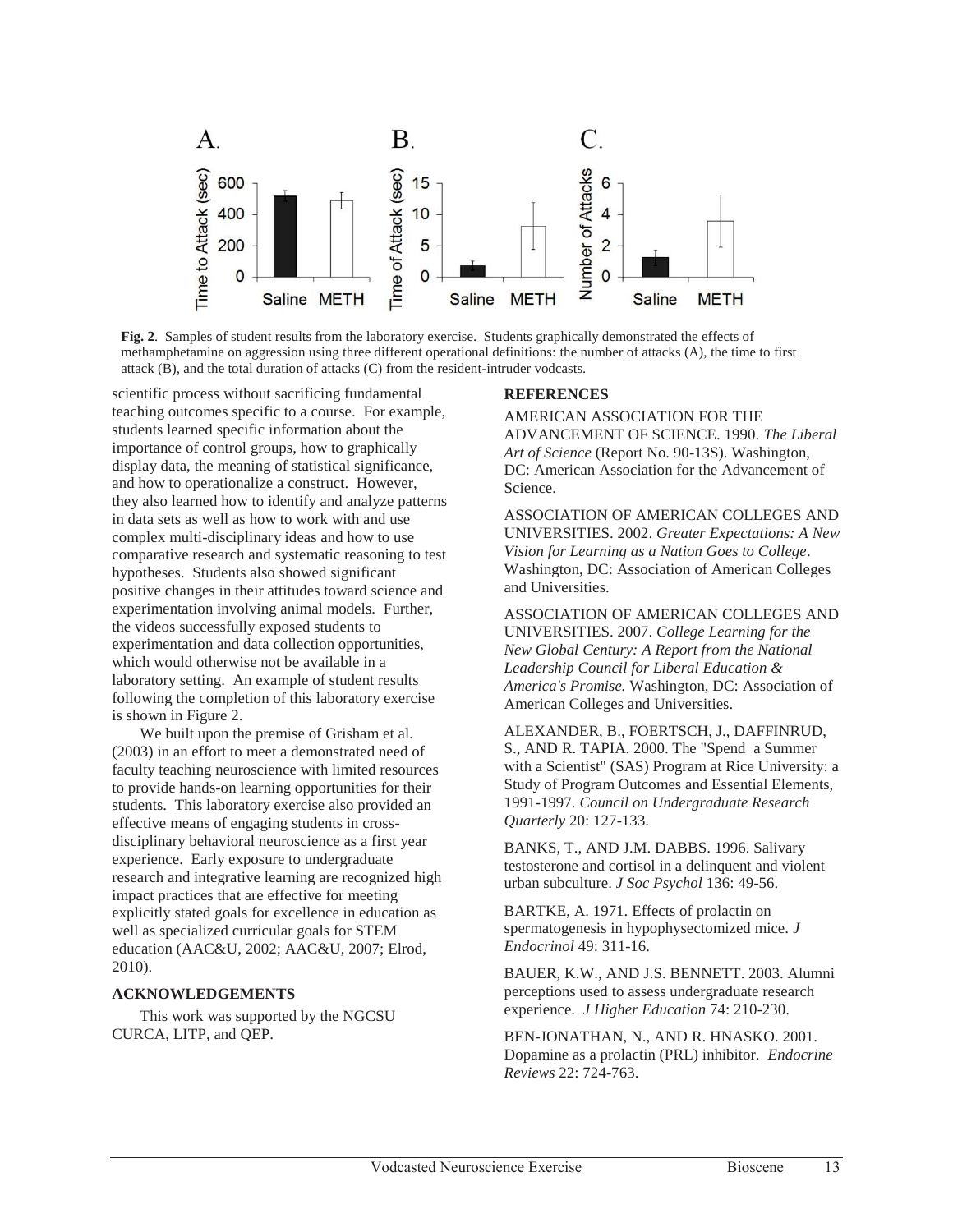BERO, L.A., AND KUHN, C.M. 1987. Differential ontogeny of opioid, dopaminergic, and serotonergic regulation of prolactin secretion. *Journal of Pharmacology and Experimental Therapeutics* 240: 825-30.

BOOK, A.S., STARZYK, K.B., AND V.L. QUINSEY. 2001. The relationship between testosterone and aggression: a meta-analysis. *Aggression and Violent Behavior* 6: 579-599.

BOSSE, R., FUMAGALLI, F., JABER, M., GIROS, B., GAINEDINOV, R.R., WETSEL, W.C., MISSALE, C., AND CARON, M.G. 1997. Anterior pituitary hypoplasia and dwarfism in mice lacking the dopamine transporter. *Neuron* 19: 127-138.

BRAME, C.J., PRUITT, W.M., AND L.C. ROBINSON. 2008. A Molecular Genetics Laboratory Course Applying Bioinformatics and Cell Biology in the Context of Original Research. *CBE-Life Sciences Education* 7: 410-421.

CLARK, J.D., BALDWIN, R.L., BAYNE, K.A., BROWN, M.J., GEBHART, G.F., GONDER, J.C., GWATHMEY, J.K., KEELING, M.E., KOHN, D.F., ROBB, J.W., SMITH, O.A., STEGGARDA, J.-A.D., VANDENBERGH, J.G., WHITE, W.J., WILLIAMS-BLANGERO, S., VANDEBERG, J.L. (1996) Guide for the Care and Use of Laboratory Animals. Institute of Laboratory Animal Resources, National Research Council, Washington D.C.

DABBS, J.M., CARR, T.S., FRADY, R.L., AND J.K. RIAD. 1995. Testosterone, crime, and misbehavior among 692 male prison inmates. *Person Individ Diff* 18: 627-33.

DABBS, J.M., AND R. MORRIS. 1990. Testosterone, social class, and antisocial behavior in a sample of 4,462 men. *Psychol Sci* 1: 209-11.

DE BOER, S.F., LESOURD, M., MOCAER, E., AND J.M. KOOLHAAS. 1999. Selective antiaggressive effects of Alnespirone in residentintruder test are mediated via 5- Hydroxytryptamine1A receptors: a comparative pharmacological study with 8-hydroxy-2 dipropylaminotetralin, Ipsapirone, Buspirone, Eltoprazine, and WAY-100635. *Journal of Pharmacology and Experimental Therapeutics* 288: 1125-33.

DEMARIA, J.E., NAGY, G.M., LERANT, A.A., FEKETE, M.L., LEVENSON, C.W., *et al*. 2000. Dopamine transporters participate in the physiological regulation of prolactin. *Endocrine* 141: 366-375.

DEMAS, G.E., KRIEGSFELD, L.J., BLACKSHAW, S., HUANG, P., GAMMIE, S.C., *et al*. 1999. Elimination of Aggressive Behavior in Male Mice Lacking Endothelial Nitric Oxide Synthase. *The Journal of Neuroscience* 19(RC30): 1-5.

DICKSON, R.A., AND GLAZER, W.M. 1999. Neuroleptic-induced hyperprolactinemia. *Schizophrenia Research* 35: S75-S86.

DONNELLY, K.M., AND Z.L. BERGE. 2006. Podcasting: Co-opting MP3 players for education and training purposes. *Online Journal of Distance Learning Administration* 9. Accessed from http://www.westga.edu/~distance/ojdla/fall93/donnell y93.htm on 20 May 2011.

DURHAM, R.A., JOHNSON, J.D., EATON, M.J., MOORE, K.E., AND LOOKINGLAND, K.J. 1998. Opposing roles for dopamine D1 and D2 receptors in the regulation of hypothamalic tuberoinfundibular dopamine neurons. *European Journal of Pharmacology* 355: 141-147.

ELROD, S. 2010. Project Kaleidoscope 2.0: Leadership for twenty-first-century STEM education. *Liberal Education* 96: 24-33.

EVANS, C. 2008. The effectiveness of m-learning in the form of podcast revision lectures in higher education. *Computers & Education* 50: 491-498.

FERNANDEZ, V., SIMO, P., AND J.M. SALLAN. 2009. Podcasting: A new technological tool to facilitate good practice in higher education. *Computers & Education* 53: 385-392.

FOERTSCHE, J., ALEXANDER, B.B., AND D. PENBERTHY. 2000. Summer research opportunity programs (SROPs) for minority undergraduates: a longitudinal study of program outcomes 1986-1996. *Council of Undergraduate Research Quarterly* 20: 114-119.

GEHRING, K.M., AND D.A. EASTMAN. 2008. Information fluency for undergraduate Biology majors: applications of inquiry-based learning in a Developmental Biology course. *Cell Biology Education* 7: 54-63.

GRISHAM, W., JONES, H.B., AND S.H. PARK. 2003. Sex differences and organizational effects of androgen in spinal cord motor nuclei. *The Journal of Undergraduate Neuroscience Education* 2: A28-35.

GRGUREVIC, N., BUDEFELD, T., RISSMAN, E.F., TOBET, S.A., AND G. MAJDIC. 2008. Aggressive behaviors in adult SF-1 knockout mice that are not exposed to gonadal steroids during development. *Behavioral Neuroscience* 122: 876- 884.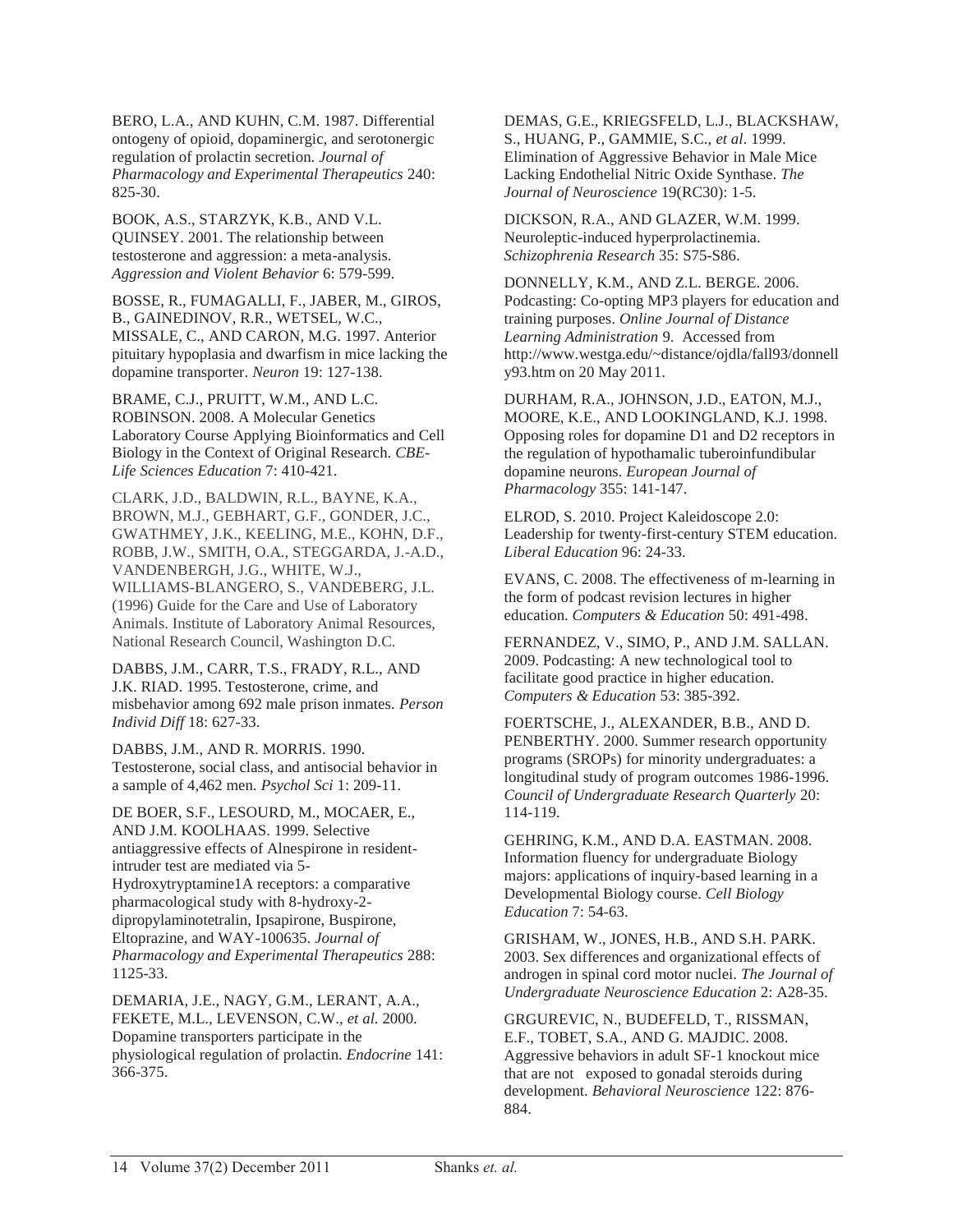HAIR, W.M., GUBBAY, O., JABBOUR, H.N., AND G.A. LINCOLN. 2002. Prolactin receptor expression in human testis and accessory tissues: localization and function. *Mol Hum Reprod* 8: 606- 11.

HAMMERSLEY, B. 2004, February 12. Audible revolution. *The Guardian*. Accessed from: http://www.guardian.co.uk/media/ 2004/feb/12/broadcasting.digitalmedia on 20 May 2011.

HANDELSMAN, J., EBERT-MAY, D., BEICHNER, R., BRUNS, P., CHANG, A., *et al*. 2004. Scientific Teaching*. Science* 304(5670): 521- 522.

HEW, K.F. 2009. Use of audio podcast in K-12 and higher education: a review of research topics and methodologies. *Educational Technology Research and Development* 57: 333-357.

HOMER, B.D., SOLOMON, T.M., MOELLER, R.W., MASCIA, A., LAUREN, D., *et al*. 2008. Methamphetamine abuse and impairment of social functioning: a review of the underlying neuropsychological causes and behavioral implications. *Psychological Bulletin* 134: 301-10.

ISHIYAMA, J. 2001. Undergraduate research and the success of first generation, low income college students. *Council on Undergraduate Research Quarterly* 22: 36-41.

ISHIYAMA, J. 2002 Does early participation in undergraduate research benefit social science and humanities students? *College Student Journal* September: 380-6. Accessed from http://www.bw.edu/resources/dean/fscs/fr/ishiyama\_ ug res artice.pdf on 20 May 2011.

ISHIYAMA, J., AND V.M. HOPKINS. 2001. Assessing the Impact of the McNair Program on Students at a Public Liberal Arts University. *Opportunity Outlook* Apr: 20-24.

KAPUR, S., LANGLOIS, X., VINKEN, P., MEGENS, A.A.H.P., DE COSTER, R., AND ANDREWS, J.S. 2002. The differential effects of atypical antipsychotics on prolactin elevation are explained by their differential blood-brain disposition: a pharmacological analysis in rats. *Journal of Pharmacology and Experimental Therapeutics* 302: 1129-1134.

KAWAI, K., NOZAKI, T., NISHIKATA, H., AOU, S., TAKII, M., *et al*. 2003. Aggressive behavior and serum testosterone concentration during the maturation process of male mice: the effects of fetal exposure to Bisphenol A. *Environ Health Perspect* 111: 175-8.

KRASNOVA, I.N., AND J.L. CADET. 2009. Methamphetamine toxicity and messengers of death. *Brain Res Rev* 60: 379-407.

KREEK, M.J., SCHLUGER, J., BORG, L., GUNDUZ, M., AND HO, A. 1999. Dynorphin A1-13 causes elevation of serum prolactin through an opioid receptor mechanism in humans: gender differences and implications for modulation of dopaminergic tone in the treatment of addictions. *Journal of Pharmacology and Experimental Therapeutics* 288: 260-269.

LLOYD, S.A., AND C.L. ROBERTSON. *in press*. Screencasting tutorials enhance student learning of statistics. *Teaching of Psychology*.

LOPATTO, D. 2004. Survey of undergraduate research experiences (SURE): first findings. *Cell Biology Education* 3: 270-277.

LOPATTO, D. 2007. Undergraduate Research Experiences Support Science Career Decisions and Active Learning. *Cell Biology Education* 6: 297-306.

LUCAS, B.K., ORMANDY, C.J., BINART, N., BRIDGES, R.S., AND KELLY, P.A. 1998. Null mutation of the prolactin receptor gene produces a defect in maternal behavior. *Endocrinology* 139: 4102-4107.

MAZUR, A., AND A. BOOTH. 1998. Testosterone and dominance in men. *Behav Brain Sci* 21(3): 363- 397.

MCKINNEY, D., DYCK, J.L., AND E.S. LUBER. 2009. iTunes University and the classroom: can podcasts replace professors? *Computers & Education* 52: 617-623.

MILLER, R. 2009. Connecting Beliefs with Research on Effective Undergraduate Education. *Peer Review* Spring: 4-8.

NAGDA, B.A., GREGGERMAN, S.R., JONIDES, J., VON HIPPEL, W., AND J.S. LERNER. 1998. Undergraduate student-faculty research partnerships affect student retention. *Review of Higher Education* 22, 55-72.